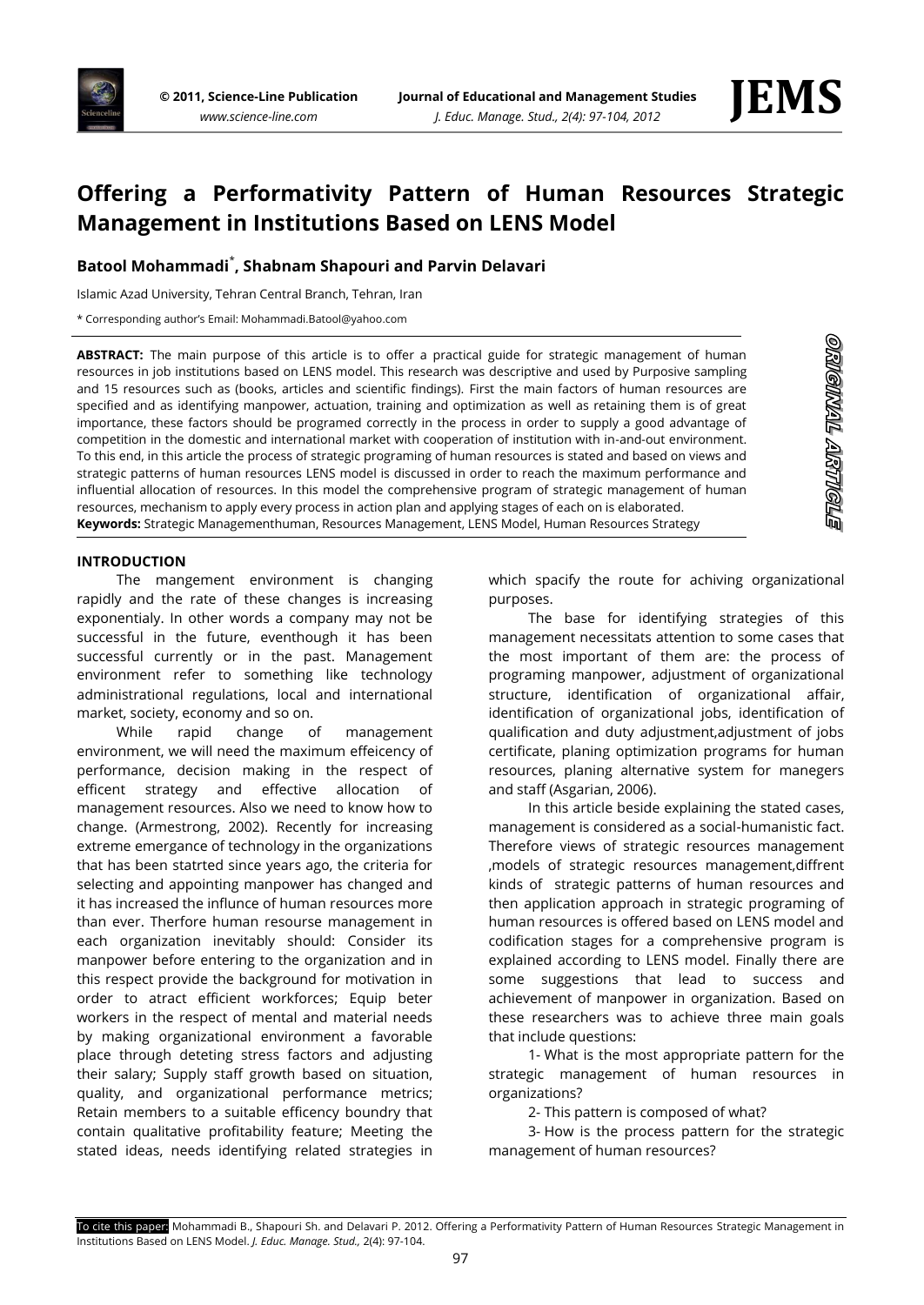# **Theoritical principles, Strategic resources management views**

The strategic aspect of managing human resources in late 1970s entered management field as a spacific field. Considering litrature review there is two basic changes. First, changing from the old approach of personnel office to modern concept of human resources and second, reorientation of general strategic models to internal features of organization. Therefore we can analyze the activities of Galberit and Natansen (1978), Niniger (1980), Sholer (1981), Davise (1981), Lindtero (1982) and Yasoite (1982) as forerunners of developing simple strategic models. This field has developed from the beginning and it caused a great deal of criticism, because it had no theoritical framwork from the foundation point. But after various articles some models has been offered that explained SHRM growth espacially after theoritical reviews by Wright et al. (1992), Jacson and Sholer (1997), (Bilo,2009) and human resources management magazin (1998), ( Shorini, 2006) have been intrested and considered as selected topics.

In human resources schools three pivotal approaches are stated that analyzed SHRM impact on organizational performance ( aker et al., 1996; Deleri et al., 1996). But later, Martin Elcazar et al. (2005) in a paper discussed another approach. Despite these approaches four views is defined in SHRM background that is represented based on terminology offered by jacson et al. (1989), Broster (1995, 1999) Delri et al. (1996) that are: global perspective,contingency views, configuration approach and landscape background (Kok, 2005).

# **MATERIALS AND METHODS**

Method: The study of goals, functional and quality of data in terms of the nature and type of study is descriptive.

Population and sampling: In this study's sample are used books, articles and scientific findings that formed the basis of the 15 supplier purposive sampling.

Measurement and analysis of data: This method of measurement and analysis is libraries qualitative study.

# **RESULTS**

**Definition:** Strategic management: is a set of decisions and actions that lead to planning and application of strategies that are used for reaching to the purposes of an organization. Konter (1984) considers strategic management purpose as a current action decisions to reach the future purposes and believes that strategic managers are infact application agents.(Ghaforian et al., 2009). Human resources managermnet is defined as identification, selection, recruitment, education of manpower in order to reach the purposes of organization. The purpose of human resources of an organization is all people that are working in different levels of organization and the concept of organization means small and great institutions that are created for spacial purposes to lead to spacific purposes. (Asgharian, 2006). Human resources strategic management is all of the effective activities on people's behavior to motivate them for planning and applying the company strategic needs. Wright et al.(1992) state that human resources strategic management is a planed allocation pattern of human resources and doing considered activities to help company in leading to his purposes ( Ghaforian, 2009).

## **Main factors of human resources management**

The Main factors of human resources management are: system of supply manpower, system of retaining manpower, system of motivation and optimization of manpower that each one's strategies is represented in table 1. All of the stated factors are effected by environmental factors ( Armestrong , 2002; Aiaf, 2007).

| system of supply manpower<br>by-planning manpower<br>Finding staff<br>Inter organization<br>$\sim$<br>Out of organization<br>$\sim$<br>Socializing staff | system of retaining manpower<br>by-social supplying system<br>Work relationship<br>Managing organizational pressures<br>$\overline{\phantom{a}}$                                                                                              |
|----------------------------------------------------------------------------------------------------------------------------------------------------------|-----------------------------------------------------------------------------------------------------------------------------------------------------------------------------------------------------------------------------------------------|
| Motivation system(application)<br>By-planning job<br>Performance assessment<br>Reward system<br>÷<br>Salary system<br>Decipline system                   | System of ptimaizing manpower<br>By- staff education<br>Staff optimization<br>Communication<br>equity, challenge,<br>Involvement,<br>justice,<br>$\overline{\phantom{a}}$<br>common view, self control and self motivation<br>Carrer planning |

**Table 1.** Elements of human resources management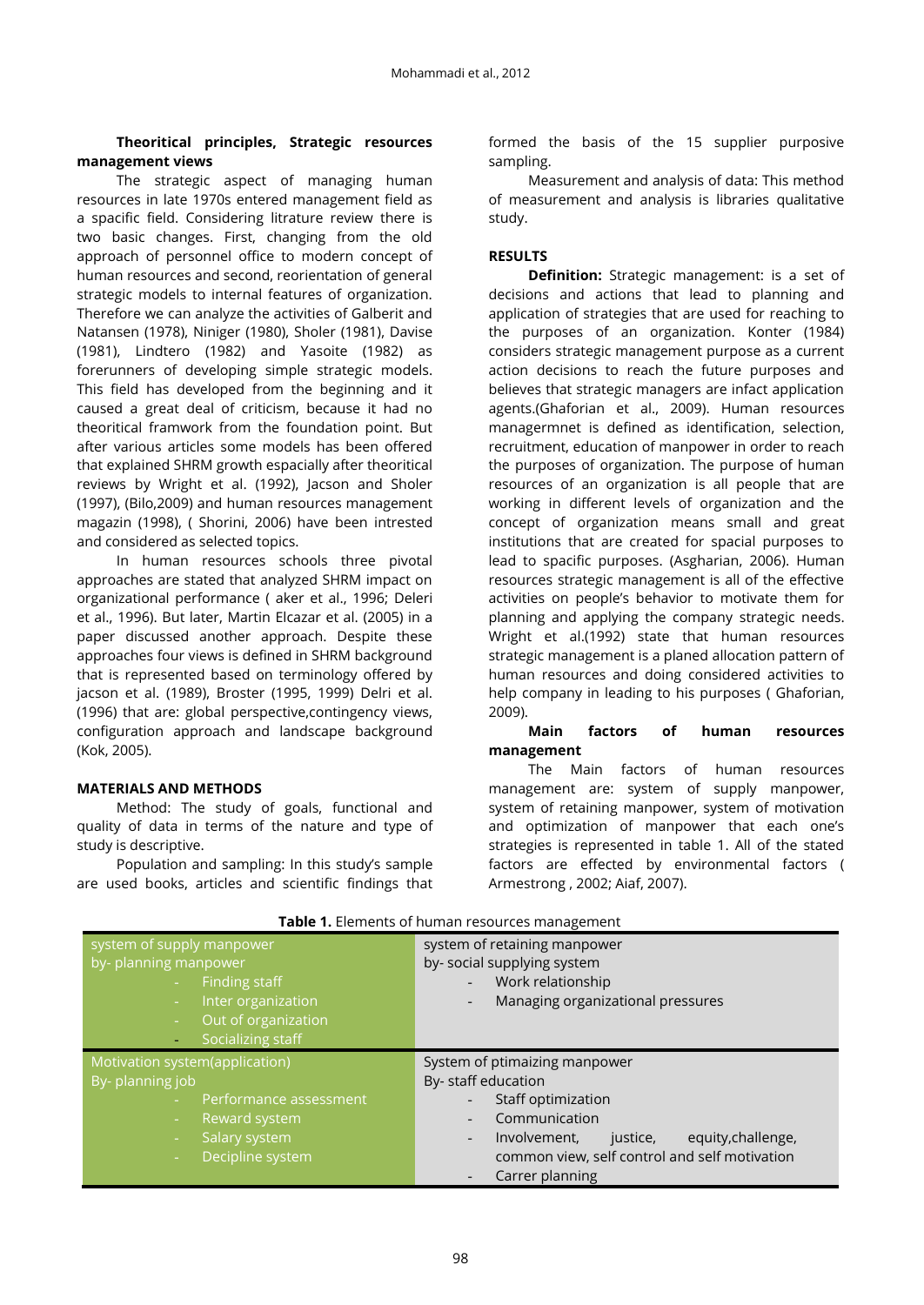#### **Process of manpower planning**

Figure one shows the process of manpower planning based on the importance of manpower in the organization to develop purposes needs a basic planning for emploied manpower in organization. In the following figure all of the stages are shown and necessary applications for each stage is specified in the figure.

Stage 1: identifying manpower inventory

Stage 2: analyzing future purposes of organization

Stage 3:estimating required manpower for organization and demand for workforce

Stage 4: estimating supplying manpower

Stage 5: cmparing sypply and demand for manpower (Bilo, 2009; Shorini,2006).



**Figure 1.** Process of manpower planing

## **Human resources strategic management models**

**1.** The high-commitment management model

 Commitment and mutal acceptance based on self control and confidence

 To empjesis on continus education and acceptance of people as value features

• High- flexibility

 Decreasing useless breucracies and predudices

**-** Teamwork structure to produce and establish knowledge based on group report, drawing work structure based on teamwork and problem solving system based on quality cycles.

 Lack of obligation and staff interest to leave the organization

**2.** The high-performance management model

promoting performanc by increasing profitability and effectiveness, increasing work quality and offered services, increasing service quality to customers,permenent development, creating more value for shareholders and increasing the profit using follwing methods:

workforce selection with high-percision( selecting suitable person for suitable job in proper conditions)

Codification of suitable working process

 Permenent trainig espacialy by results driven from performance feedback

 Applying manager and spacialist trainig projects for the future

 Salary motivation system based on performance

 Appointing new processes of management performance based on technology and electronic softwares.

**3.** The high- involvement management model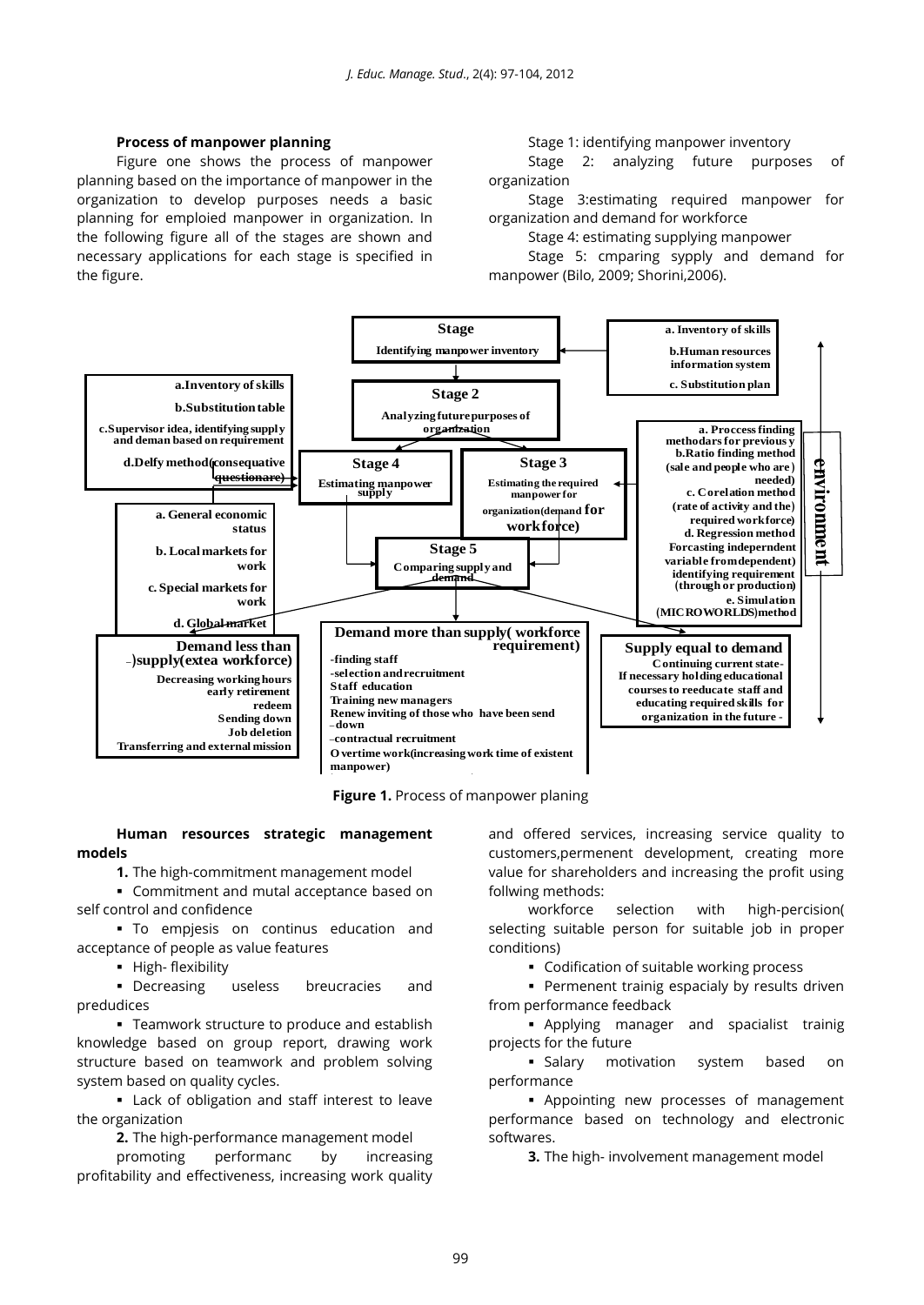Treating staff as partners and shareholders of organization with involvement right according to mutal respect

 Maximum conferences and continus group discussions espacialy creativity meetings, education and spacialist work groups.

 Public announcement of mission, values and organizational purposes

 Maximum interaction in and out of organization (IRO) to reach the maximum synergistic,coordination, and integration (Ghaforian, 2007; Ghaforian et al., 2009).

## **Human resources strategy**

Human resources strategy is a pattern of decisions in relation with policies and performances related to human resources.( Ghaforian, 2009)

Different patterns of human resources strategy

# **A) Theory-based patterns**

It involves two views:

1. The first view reflexes the nature of burgain between employers and employees and to be more subtel rooted in market parameters that create the basic for this burgain.

2. The second view reflexes the action in which employer try to supervise and control staff performance.

# **B) Resource based patterns**

Resource based pattern strategies are based on this implied supposition in which the set of behaviors, views, and staff relationships in the human resources of organization can play an important role applying organizational strategy and it is considered as an advantage seeker for competition.

Sterman resource-based patterns

**1**.Skill-based strategy: Supplying manpower is completely based on foreign market.payments are specified based on market supply and demand. There is no job security or such a garanty.

**2.**Second hand market-based strategy: It is dependent on foreign market philosophy. But in the stated strategy it is assumed that the kind of job don't need a lot of skill, payment is low and there is no job security or job development possibility in the organization. People with low expenditure are employed in market.

**3.** Salary or payment-based strategy: Human resources are considered as a main source stable competitive advantege. Compenies dependent to this strategy have the chracteristics of domestic and clasicmarket, it means high-commitment for job

assurance, existance of revisable duties, flexable process in job determination, existance of spacific ways to job development, emphesis on supplying manpower in the organization and diffrences in payments.( leitner, 2004)

## **C) Staff-controll patterns**

A group of researchers consider the paterns of human resource strategies based on three parameters of purpose, tool and logic. In this pattern organizational competitive content is so that identify the ways in which managers can control and suppervise effectively the performance of staff.(Ghaforian et al., 2006)

## **D) Data-based patterns**

In data based patterns the emphesis is on practical methods and identifying them. The most common method of identifying this chatagory is practical methods of agent analysis and cluster analysis or set of points.in this method researchers try to relate between tool and theoritical purpose and practicaly in statistical orientation organization of each chategory of staff for identifying cluster( that needs a spacific strategy.

For example Artor a practical researcher and analyst in a discussion about human resources strategies to create a pattern based on eight veriable of organizational strategy used data collected from managers. Also to create a pattern based on ten veriables of staff relationship some date were used that have been collected from human resources managers. Analysis of this cluster based on these two set of veriables shows two strategy of human resources that is dominated on organization: 1- the strategy based on decreasing expenses. 2- the strategy based on staff commitment (leitner, 2004).

# **Integration view to human resources strategies**

This view is the result of applying and compounding two views of control and recoursebased patterns as two features of one forth of human resource strategies.table 2.

In this framwork the feature of supplying resources means the degree or scale in which human resources strategy pay much attention to the supplying necessary skills in organization. The second feature of control regards the rate or scale that resources strategy pay attention to the suppervision on staff behavior and enssure that there is necessary motivation to apply capabilities.

| <b>Control of market</b>     | Domestic market   | <b>Foriegn market</b> |
|------------------------------|-------------------|-----------------------|
| Product control(lncome)      | (1) Commitment    | (2) Free agent        |
| Control of process(behavior) | (3) Parentalistic | (4) Secondary         |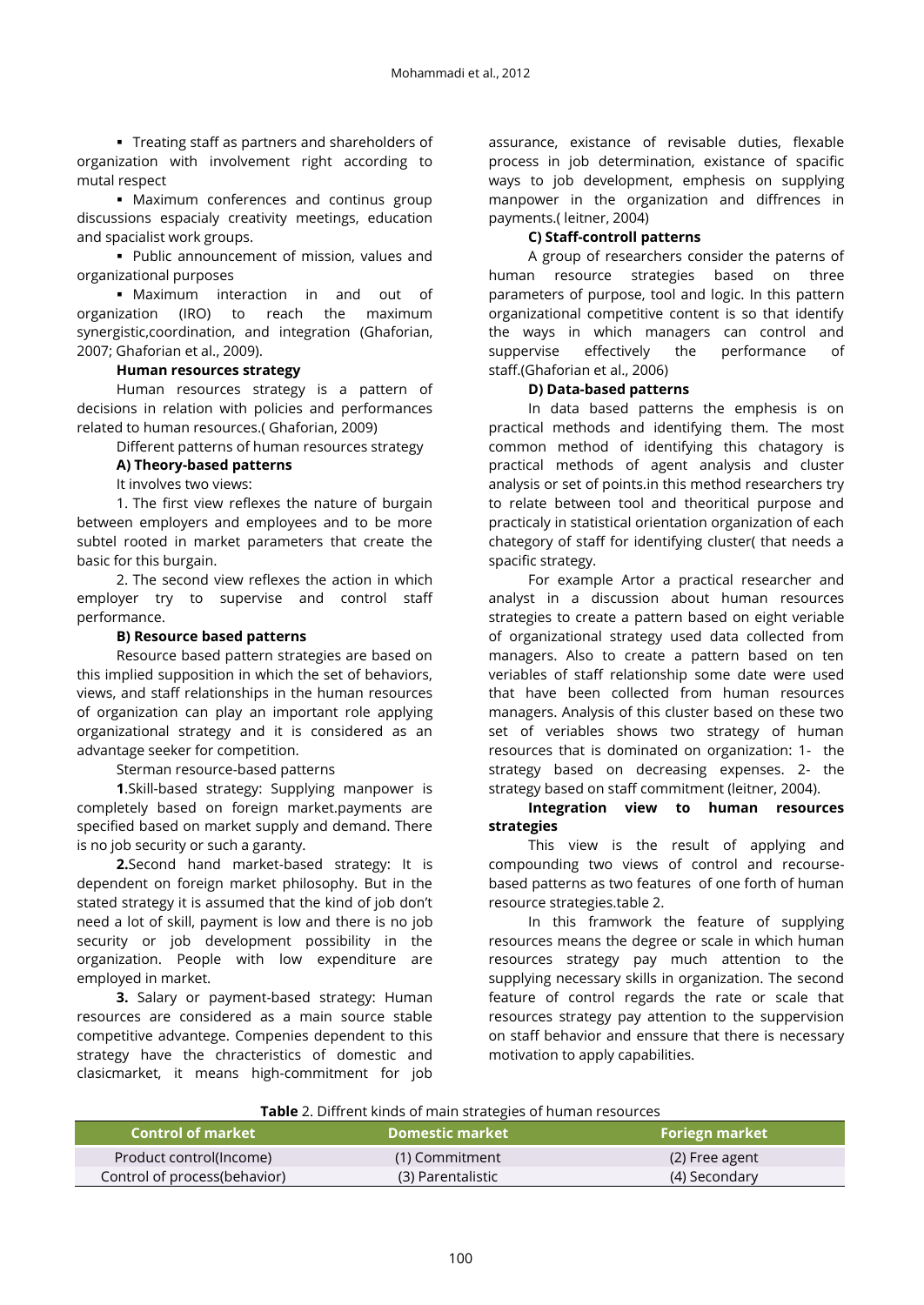# **Commitment-based human resources strategy (cell number 1)**

It can be find in organizations that management lacks the complete understanding of process that inputs became organizational outputs and it is unable to evalute or judge staff behavior efficacy. In such situations employers are expected in doubtful organizational processes trust staff and they can only evalute process efficacy. Management only by creating commom interests can increase the probability of product compliance or final efficiency for organization purposes and retaining people servicing the same employer.

In this strategy the emphesis is on training and developing staff, supplying manpower in organization and considering equlity principle in the organization. This strategy is based on domestic market.

## **Free agent strategy ( cell number 2):**

It is the same as Sterman's skill-based recruitment system. For many employers the most effective method is that try to eradicate doubt in this process that by buying service of profecinals and to this end for employing skillful manpower use foreign market temporarily. Because they belive that relince on domestic market leads to increasing in expenses. Spacialy when high skills and spacialist personel is needed.

**Parentalistic strategy (cell number 3)**

It is like secondary strategy of Sterman industrial recruitment system. Organizations who use this strategy to control doubtness in the processes use a stable technology and they employ people who have spacific behaviors. But unlike organizations that us secondery strategy, those who use parentalistic strategy use domestic market in a limited state.

# **Secondary strategy of human resources ( cell number 4)**

These organizations to control doubtness in processes use a fixed technology and ecpected staff to consider necessary regulations in order not to damage the process. It means that the emphesis is on controlling behavior and process. In this strategy precise supervision by highrank leaders for increasing payments lead to emplyees efforts (Amirkabiri, 2008; Ghaforian, 2007).

**An performative approach in strategic planning**

# **Codification stages of a comprehensive plan based on LENS model**

# **LENS model**

To formolize a spacial performative plan( comprehensive plan) to spacify a prespective Vision job institution use LENS technic.

LENS is abbrivation for Leadership, Effectiveness and New Strategies. Table 3 shows the analytical stracture for LENS.

| <b>Tables.</b> Analytical stracture of LENS |                                 |                                             |  |
|---------------------------------------------|---------------------------------|---------------------------------------------|--|
|                                             | <b>Formolization process</b>    | <b>Meconizm for performing each process</b> |  |
|                                             | Vision                          | Classification                              |  |
|                                             | Scaptacles to reach this vision | <b>Discution</b>                            |  |
| 3.                                          | Strategic approches             | Codification/ documentation                 |  |
| 4.                                          | <b>Activities</b>               | brainstorming                               |  |
|                                             | Strategic comprehensive plan    |                                             |  |

**Table3.** Analytical stracture of LENS

# **Five analytical stages**

Stage 1. Vision explanation to regulate future purposes of institution

Stage 2. Analysing real scaptecles to find and discover the roots of different problems

Stage 3. Identifying strategic approaches or plans to create new solutions.

Stage 4. Identifying activities(tachtics) and drawing necessary mechonisms to perform strategic plans.

Stage 5. Codifying a strategic comprehensive plan for institution

# **Performance mechonism for each process:**

**1.** Brainstorming: collecting and supplying information through brainstorming process

**2.** Classification: identifying different data and classifying them

**3.** Discusion: developing vision horizons

**4.** Codification/ ducumentation: registeration of results.

# **Stage 1: formolization and Vision specification**

In this stage the purpose is not to discuss about reaching a procpective Vision to ensure that we can reach it or not. Therfore we should not consider vision merely as continuing the current situation. The purpose is to consider vision as an ideal status. Inthis regard we want to discuss the vission of a company in three to five years a head.

We should reach a common understanding about following points: diagram 1.

**1.** General institution activity process in the world

**2.** General process of supplying world required resources

**3.** General process of institution activity in iran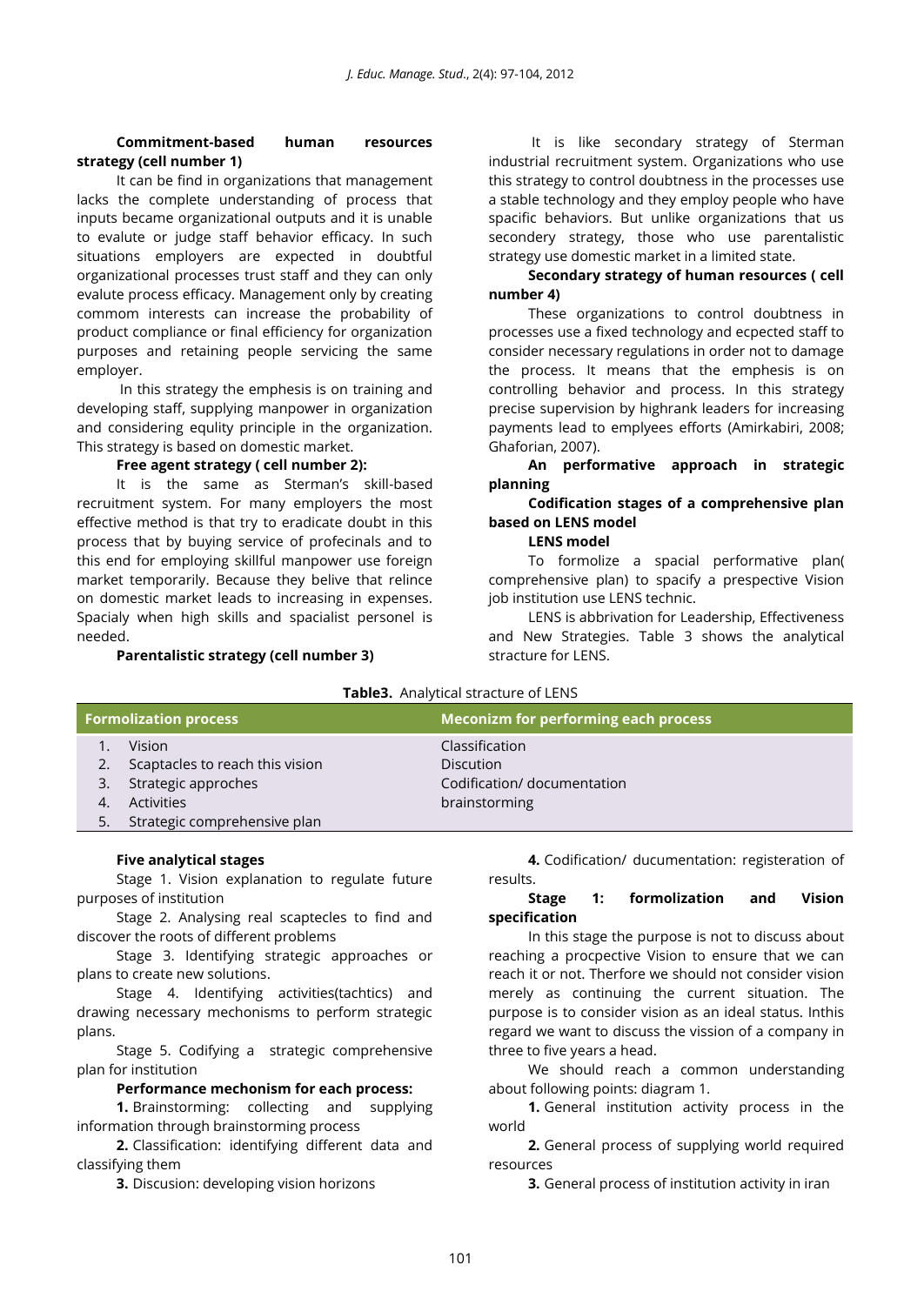**4.** General process of supplying required resources in iran( spacialy in production section)

**5.** The role of resources in these process

**6.** Long term purposes and current vission of company

**7.** Role of centeral office and each company

We also need to consider the current level of common indexes of measuring quality, expenditure, profitability,delivery,security and motivation in each performance domain.

# **Stages of discussion about Vision**

**1.** 3-5 years ahead vission of company based on spesific topics by applying brainstorming technic.

**2.** Register each vision on a card.

**3.** Classify the similar vision .( for example 8 to 9 group) and discuss about each group.

**4.** Select a suitable title for each group.

**5.** Classify groups that are nominalized in the previous stage and again classify them to 3-4 main group and discuss about each group.

**6.** Nominalize the main groups based on their topics

# **Stage 2. Identifying real spectacls**

We need to think about cases in which preclud us from vision considering current situations. In this stage we need to identify and collect real precluds to better understand and realizing Vision, By brainstorming and subsequent discussions

our purpose is identifying barriers to reach the vision and therefore we try to use positive statements instead of negative statements. To this end we can ask why not? For example if we had no system for marketing, we can ask ourself why we don't have such system yet? By repeating this subject we can identify barriers by positive language.

when barriers apeared we can think about strategical approaches to overcome this cases. By real barries we don't mean merely the most important barriers, but real,hiden,and critical causes that are related to barriers to reaching the vision.

# **Stages for analysis of real barriers:**

The purpose of this stage is eliciting and identifying real barriors for reaching visions.

1-Apply brainstorming process about factores that preclude reaching each main vision.

2-Register identified barriors of brainstorming process on cards.

3-Select 2 or 4 main barriers out of identified ones for each main vision.

# **Stages for analysis of real barriers:**

4.for each important barrier define a group and classify other barriers in that group.

5. chech not to forget any important barrier.

6. select a proper title for each topic

7. classify important barriers by their classification (aporximately3-5 main/real group)

8. elicite each real barrier from each stated group and complete barriers table.

# **Stage 3. Strategic approach**

Now we are going to discuss about strategic approaches to overcome real barriers of reaching the vision. Therefore it is necessary to change three area, it means economic topics, topics related to efficacy and performance and cases related to organizational culture.

In the case of performance and efficacy we encounter resistance against change.because most of us don't think about improving current methods. Therefore we need to new methods to overcome real barriers.

In the case of organizational culture we face to resistance against changing norms and habits of organization. We have to create new methods such as new bussiness, new market,new distribution channels, new product, technologic inovation, new system and technological management and so on.

After discussion aboutstrategic approaches we will spacify that which discutions and projects might be necessary. Then we can deal with important topics related to activities and performative plans.

# **Discusion stages about strategic approaches**

**1.** Divide people into two team, each team 4-5 people.

**2.** Brainstorming process for ideas or strategic approaches to overcome each real barrier it may overcome in the team.

a. Discuss about real barriers

b. Write down organizational needs

c. Consider how to act inorder to overcome real barriers.

d. Register on each card about five strategic approach for real barrier.

**3.** Classify all important approaches of each team in 7 to 10 important/ subsidiary

**4.** For each subsidiary group from important approaches select a good topic.

**5.** Classify the subsidiary groups to 3 to 5 main group and select a proper name for each main group.

**6.** Formolize strategic approaches for each main group.

a. Discuss about inventory of each card in each group

b. Decside about strategic approaches for overcoming main barriers that have been ststed in mostof the cards.

c. Select 2 to 4 subsidary strategic approach to back and reinforce each main approach.

**7.** Identify relationships between main visions, real barriers and main strategic approaches( draw the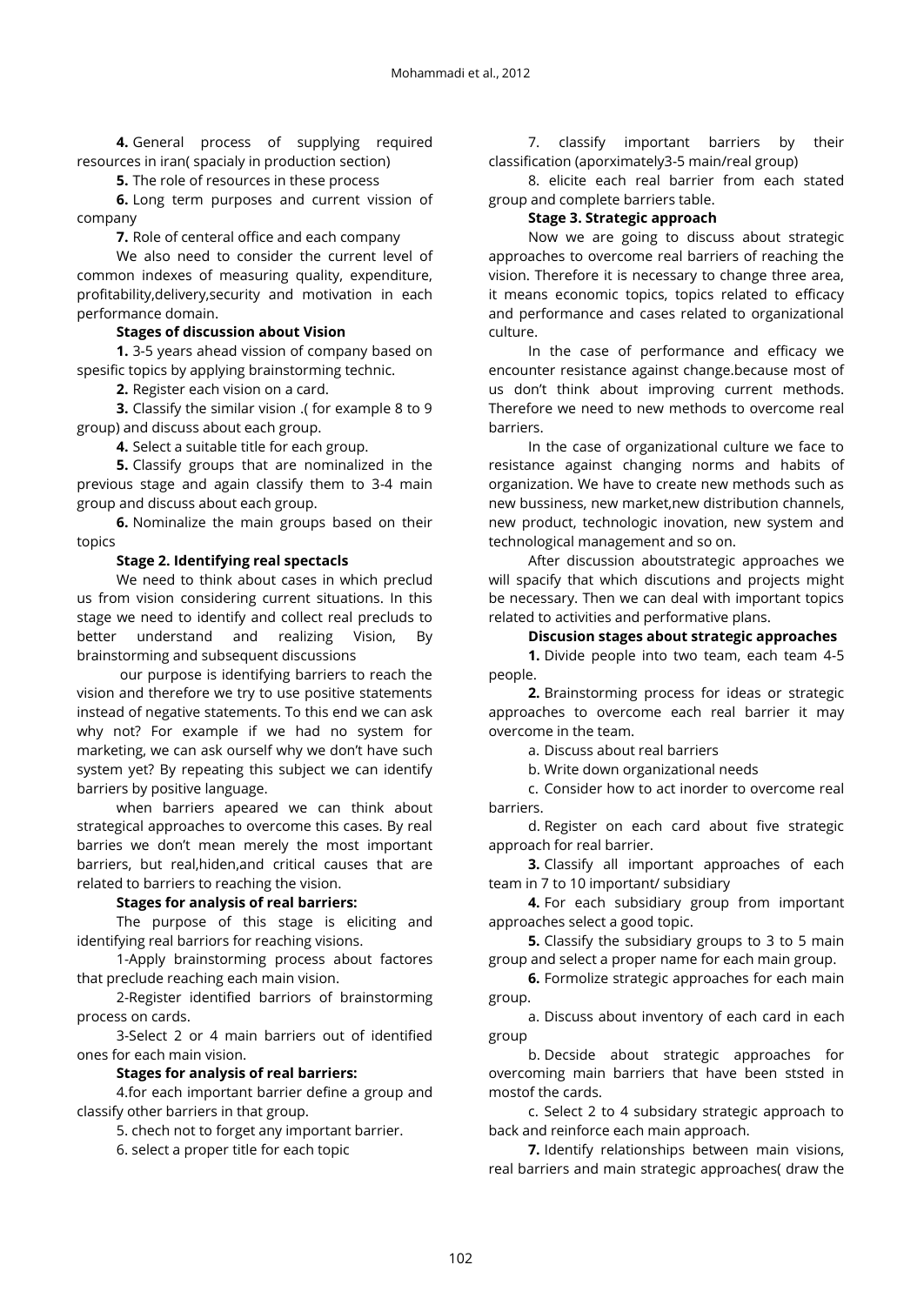main strategic approach in the diagram form of relationships of comprehensive additional plan and its details.

## **Stage 4. Formolizing activities**

In this stage we formolize more spasific activities for each selected strategic approach.

The stages to formolize activities

**1.** Spacify brainstorming process for 3-5 main activity in each subgroup of main approach performance and register the results on a card.

**2.** classify the main activities in brainstorming process.( nearly 7 to 9 group)

**3.** for each main activity group select a proper title.

**4.** Classify the main activities in the form of projects.

**5.** Select a proper name for identified projects.

# **Stage 5: strategic comprehensive plan or master plan**

In this stage consider the organization and effectivity of performative methods and application priorities and also the order of selected projects for 3 years ahead need to be spacified. This performative plan is for a general suppervision on project that should be shaped (Ghaforian et al., 2009; Bonttis,1999; Rbson, 2000).



**Diagram 1.** Relationships of strategic comprehensive plan

## **DISCUSSION**

In this article we discussed on manpower strategic planning and different kinds of patterns and strategies for human resources and LENS model. Manpower planning is codified in5 stagesand the application stages for each one is explained. Correct application of this process needs effective human resources management with a strategic view.

In spacifying suitable strategy for organization from among stated strategies in this article,manpower management should be selected and applied based on situations and organizational status and environmental changes and manpower and performance of organization.

Finally the codification stages of master plan based on LENS model was analysed that the process of formolizing model and each process mechanism was analysed in which performative plan for LENS model in each project should be formolized in this project by members of the same project based on spacified stages. Then the diagram of strategic plan for relationships should be completed in the main activities section and projects and draw the relationship rules.

After stated topics follwing suggestions can help qualified managers to improve manpower status: